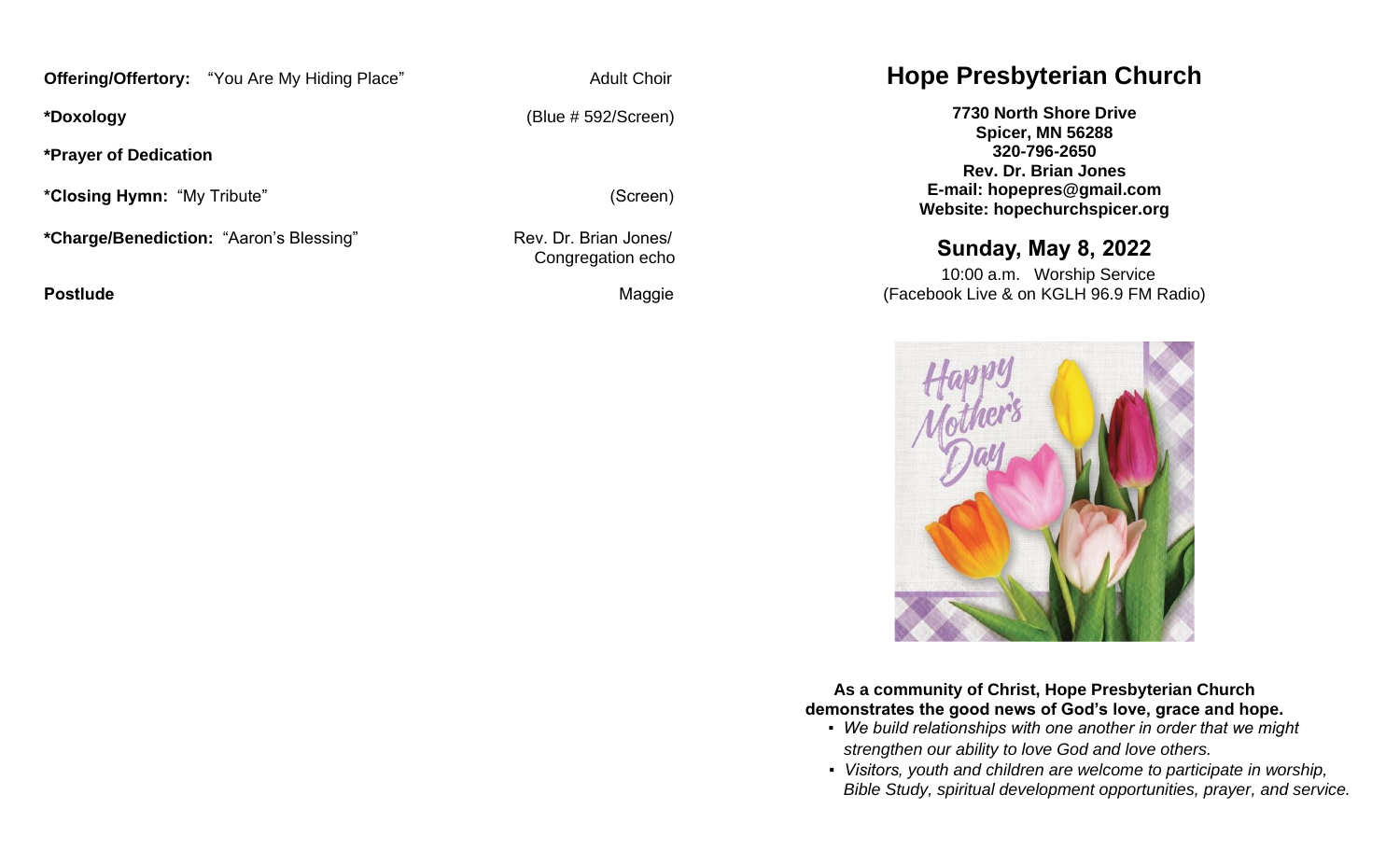*God is here and welcomes you! If you are a visitor and are looking for a church home, be assured you are welcome and needed at Hope Church. We are a people who seek to respond to God's love in Christ and we invite you to join us.*

*Please be advised that our sanctuary worship service is on Facebook Live and also taped for television broadcast, aired on Channel 18 (Windstream Cable) and Channel 181 (Charter Cable) on Sundays (2:30 pm), Tuesdays (11:30 am and 8:30 pm), and Thursdays (8:00 am and 5:00 pm).*

*ATTENDANCE FOLDERS: Please fill out the attendance pad located at the inside end of your pew and pass it down your row. If you are visiting, please mark the visitor column and include your mailing address. Thank You!*

## **\*(Please stand as you are able)**

**Prelude Maggie Harp Maggie Harp Maggie Harp Maggie Harp** 

**Welcome** Jeff Wersal, Lay Reader

**\*Call to Worship** One: Alleluia, Christ is risen!

**ALL: The Lord is risen indeed.** 

One: Alleluia! Blessing and honor are yours, O God.

**ALL: Glory to God forever. Alleluia.**

## **\*Opening Prayer**

One: Almighty God, to whom all honor belongs, you have gathered a people from every tribe and language to praise your name eternally. Join our song with all of earth and heaven as we worship you this day in the glorious light of Christ. **ALL: Amen.**

\***Hymn of Praise:** "Awesome God" (Screen)

## **Prayer of Confession**

**ALL: Holy God, we confess that we have strayed from your paths of right relationship and peace, and we have dishonored you, ourselves, and your creation; we repent of these hurtful ways. Forgive us, we pray, as we learn to forgive others, and guide our feet into the way of peace. Amen.** 

**Assurance of Forgiveness**

**\*Gloria Patri** (Blue # 577/Screen)

**\*Passing of the Peace** (Please share a sign of Christ's peace with one another)

## **Announcements**

**Special Music: "Shepherd Me, O God" Adult Choir Adult Choir Adult Choir** 

## **Children's Sermon**

**Response:** "Lord, Listen to Your Children Praying" (STF # 2193/Screen)

## **Prayer for Illumination**

One: Shepherd of Souls, you call us to an abundant feast at the table of your word. Open our hearts to feed on your goodness, so that by the power of the Holy Spirit we might dwell evermore deeply in you. **ALL: Amen.**

## **Responsive Reading: Psalm 23**

**Gospel Reading: John 10:28-30**

Sermon: "Shepherd" **Rev. Dr. Brian Jones** Rev. Dr. Brian Jones

**\*Sermon Hymn:** "Gentle Shepherd" (Screen)

**\*Affirmation of Faith/The Apostles' Creed** 

**I believe in God the Father Almighty, Maker of heaven and earth, and in Jesus Christ his only Son, our Lord, who was conceived by the Holy Ghost, born of the Virgin Mary, suffered under Pontius Pilate, was crucified, dead and buried; he descended into hell; the third day he rose again from the dead; he ascended into heaven, and sitteth on the right hand of God the Father Almighty; from thence he shall come to judge the quick and the dead. I believe in the Holy Ghost; the holy catholic church; the communion of saints; the forgiveness of sins; the resurrection of the body; and the life everlasting. Amen.**

**Sharing of Joys & Concerns**

## **Prayers for the People**

## **The Lord's Prayer**

**Our Father, who art in heaven, hallowed be Thy name. Thy kingdom come, thy will be done, on earth as it is in heaven. Give us this day our daily bread, and forgive us our debts, as we forgive our debtors; and lead us not into temptation but deliver us from evil. For thine is the kingdom and the power and the glory, forever. Amen.**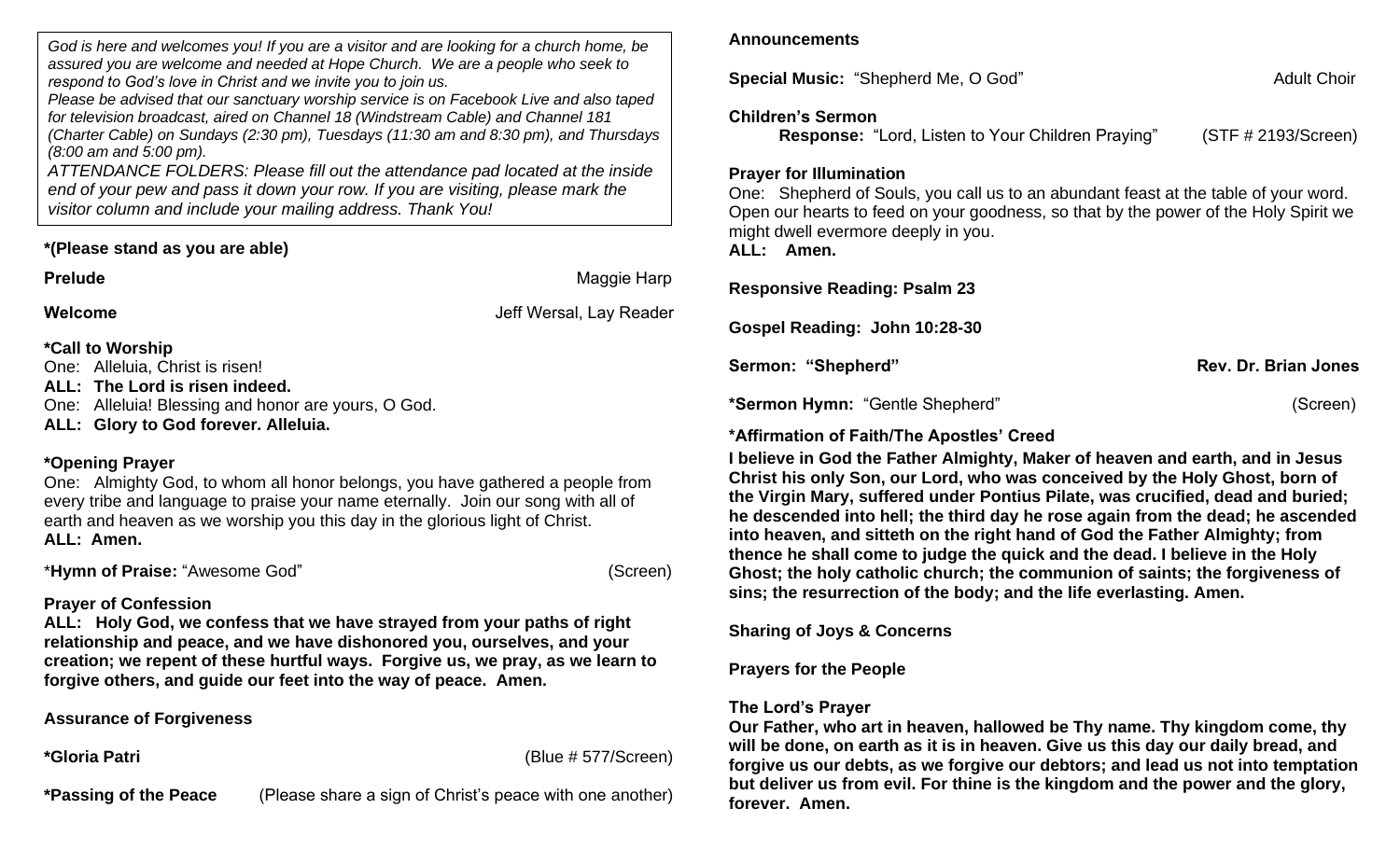## **HOSPITALITY SERVANTS**

### **Coffee Servers**

**May 8:** Jackie Wahl & Gaylord Lind **May 15:** Graduates' Reception, Wendy & Bob Barr

#### **Ushers**

**May 8:** Barry & Sarah Sampson Family **May 15:** Steve Barney, Deb Steele, Sandy Meyer **(need 1 more)**

\*\*\*Please sign up on the sheets in the Fellowship Hall (by the library) to usher, lay read, or acolyte in May.

#### **WORSHIP ASSISTANTS**

**Lay Readers May 8:** Jeff Wersal **May 15:** Kathy Taatjes

**Acolytes May 8:** Blake & Shayla Sampson **May 15:** Open

**Sound Operators:** Pete Bratberg, Duane Taatjes, Daryl Taatjes, Stephanie Bents **Video Operators:** Carter Taatjes, Pete Bratberg, Wally Titus, Daryl Taatjes **Screen Operators:** Stephanie Bents, Sherry Bratsch **Radio Operators:** Harold Foreman, Daryl Taatjes

#### ++++++++++++++++++++++++++++++++++++++++++++++++++++++++++++++++

## **FINANCE REPORT**

|                                                  | Year to Date  | <b>Year to Date</b>    |             |
|--------------------------------------------------|---------------|------------------------|-------------|
|                                                  | 4/30/2022     | <b>Monthly Average</b> |             |
| Income                                           | \$71,677.12   | \$17,919.28            |             |
| <b>Expenses</b>                                  | \$95,012.25   | \$23,753.06            |             |
| Net (Loss)                                       | (\$23,335.13) |                        |             |
| Income Needed to Cover Monthly Budgeted Expenses |               |                        | \$25,277.35 |
|                                                  |               |                        |             |

Per Capita Assessment for 2022 \$8,256.00 Per Capita Paid by Members Through 4/30/2022 \$2,968.00

## **HOPE HAPPENINGS!**

## **Graduate's Reception next Sunday**

Please come next Sunday during coffee hour to wish our graduates (Skyla Sampson, Anakin Haglund, Trevin O'Malley & Dylan Gehrke) the best and stay for cake and coffee!

**\*\*CARE Pantry Challenge for May is…… items for the BIRTHDAY KITS** such as boxes of cake mix, tubs of frosting, candles, birthday plates, napkins, cups, table-

cloth, and decorations. Please place your donations on the table by the mailboxes in the Fellowship Hall. Thank You!!

## **Last day of Christian Education/Family Meal on Wednesday**

The last day of Christian Education classes for this school year will be this Wednesday evening, with the family supper at 5:30 p.m. followed by activities.

## **Meatball Supper, Friday May 13th (4-7 PM)**

Please note the sign-up sheet to bring bars for the meatball supper this Friday, May 13<sup>th</sup>. We also need lots of people to sign up to work!! Pick your time and job you would like to do!

## **Summer Custodian Position Available**

If interested in working as Custodian this summer (May 30<sup>th</sup>-September 15<sup>th</sup>) please mail a cover letter to Sandy Wersal (16667 Co. Rd. 9 NE, New London) or email her at [sandywersal@gmail.com.](mailto:sandywersal@gmail.com) This position is for 15 hrs./week.

## **Volunteers Needed**

Volunteers are needed on Sunday mornings at 7:30 a.m. to assist Maggie in preparing for the musical needs for the 8:30 a.m. outdoor worship service, Memorial Day week-end thru Labor Day week-end. Please see the sign-up sheet.

## **Clearwater Work Weekend**

Work weekend at Clearwater Forest Camp will be the weekend of May 20<sup>th</sup>.

## **Mission trip to Kentucky**

The Mission Engagement Committee is planning a mission trip to Kentucky in October. If you would be interested, please contact Jody Leason at (320) 905-4170.

**Gifts for Presbyterian Disaster Assistance for Ukraine** can be made out to our church with DR000156-Ukraine on the memo line.